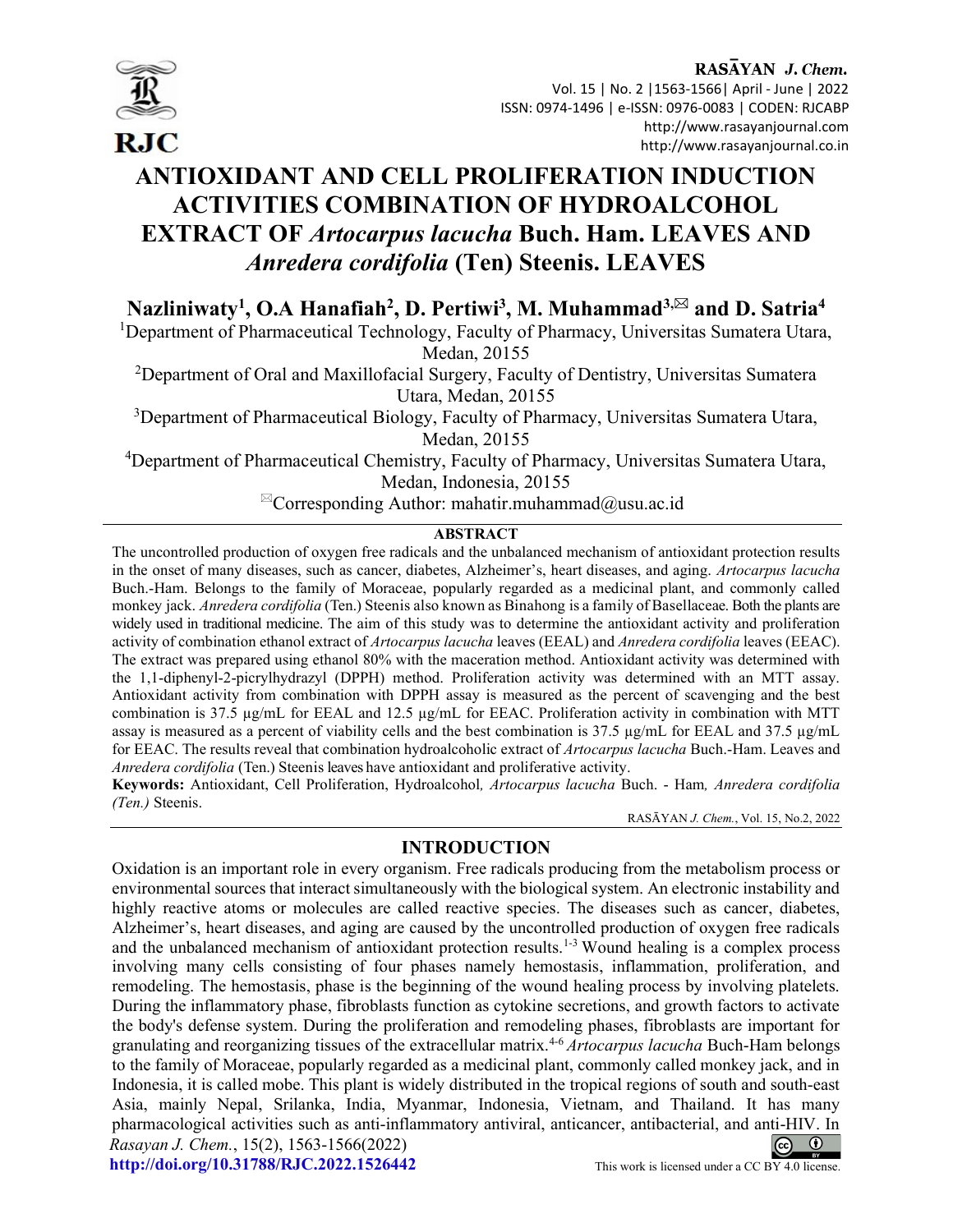Thailand, the dried aqueous extract of its heartwood has been used as a traditional anthelmintic agent.<sup>7,8</sup> Anredera cordifolia (Ten.) Steen is also known as Binahong is a family of Basellaceae, which is a medicinal plant that has been growing very well for a long. In Indonesia, the Binahong plant is still uncommon but in Vietnam, this plant has a high demand and is often used as a vegetable in Taiwan. In China and Taiwan, this plant is known to have tremendous benefits and has been consumed more than a thousand years ago. Almost all parts of the Binahong plant, such as tubers, stems, and leaves can be used in herbal therapy. Binahong leaf extract can stimulate fibroblasts and collagen formation, which accelerates the process of wound healing (9-10). The aim of this study was to determine the antioxidant activity and proliferation activity of combination ethanol extract of Artocarpus lacucha leaves (EEAL) and Anredera cordifolia leaves (EEAC).

## EXPERIMENTAL

## Preparation of Extract

The air-dried and powdered leaves of Artocarpus lacucha Buch. -Ham. And Anredera cordifolia Steenis. (500 g) was extracted by the maceration method with ethanol 80% (Merck). The filtrate was collected, and then evaporated under reduced pressure to give a viscous fraction and then dried to dry.<sup>12-14</sup>

## Free Radical Scavenging Activity Test

The free radical scavenging activity was measured by the 1,1-diphenyl-2-picrylhydrazyl (DPPH•) method. 0.2mM solution of DPPH• in methanol was prepared and 100μl of this solution was added to various concentrations of single and combination of Artocarpus lacucha Buch.-Ham.(EEAL) and Anredera  $cordifolia$  (Teen) Steenis. (EEAC). After 60 minutes, absorbance was measured at 516 nm.<sup>2,12,15</sup>

## Analysis of Proliferative Activity

Single and combination of EEAL and EEAC (50  $\mu$ g/mL; 37.5  $\mu$ g/mL; 25  $\mu$ g/mL; and 12.5  $\mu$ g/mL) in cosolvent DMSO (Sigma) was submitted for proliferative test. In that way, the NIH-3T3 cell line  $(1x10<sup>4</sup>cells/mL)$  was grown in DMEM complete medium. After 24h treatment, an MTT assay was performed and cell viability was counted to determine the proliferative activity.16-18

## RESULTS AND DISCUSSION

#### Antiradical Activity

Antiradical power of the plant samples was measured in terms of hydrogen donating ability using DPPH which is a stable, nitrogen-centered free radical and produces deep purple color in methanol solution. Antioxidants either transfer an electron or a hydrogen atom to DPPH, thus neutralizing its free radical character [20]. DPPH test, which is based on the ability of DPPH, a stable free radical, to decolorize in the presence of antioxidants, is a direct and reliable method for determining radical scavenging action. The DPPH assay has been largely used as a quick, reliable, and reproducible parameter to search the in vitro general antioxidant activity of pure compounds as well as plant extracts. The reducing capacity of compounds could serve as an indicator of potential antioxidant property2,15,20 which is seen in Table-1.

| raone 1. Seavenging percentage of extracts comomation |                  |                            |             |  |  |  |
|-------------------------------------------------------|------------------|----------------------------|-------------|--|--|--|
| No                                                    | % Scavenging     | Concentration $(\mu g/mL)$ |             |  |  |  |
|                                                       |                  | <b>EEAL</b>                | <b>EEAC</b> |  |  |  |
|                                                       | $25.84 \pm 0.32$ |                            | 50          |  |  |  |
| 2.                                                    | $61.78 \pm 0.44$ | 12.5                       | 37.5        |  |  |  |
|                                                       | $71.88 \pm 0.27$ | 25                         | 25          |  |  |  |
|                                                       | $78.50 \pm 0.34$ | 37.5                       | 12.5        |  |  |  |
|                                                       | $68.73 \pm 0.40$ | 50                         |             |  |  |  |

|  |  | Table-1: Scavenging percentage of extracts combination |
|--|--|--------------------------------------------------------|
|--|--|--------------------------------------------------------|

## Proliferative Activity

The percentage of viable cells after treatment and incubation for 24h showed the stimulation effect of combination of the EEAL and EEAC towards the proliferation of NIH-3T3 cells. The percentage of viable cells after treatment with the best concentration combination of (EEAL and EEAC) 37.5 μg/mL and 37.5  $\mu$ g/mL (125.44  $\pm$  0.38%) showed the highest stimulation effect toward the proliferation of NIH 3T3 cells. The proliferative effect of the combination of EEAL and EEAC is given in Table-2.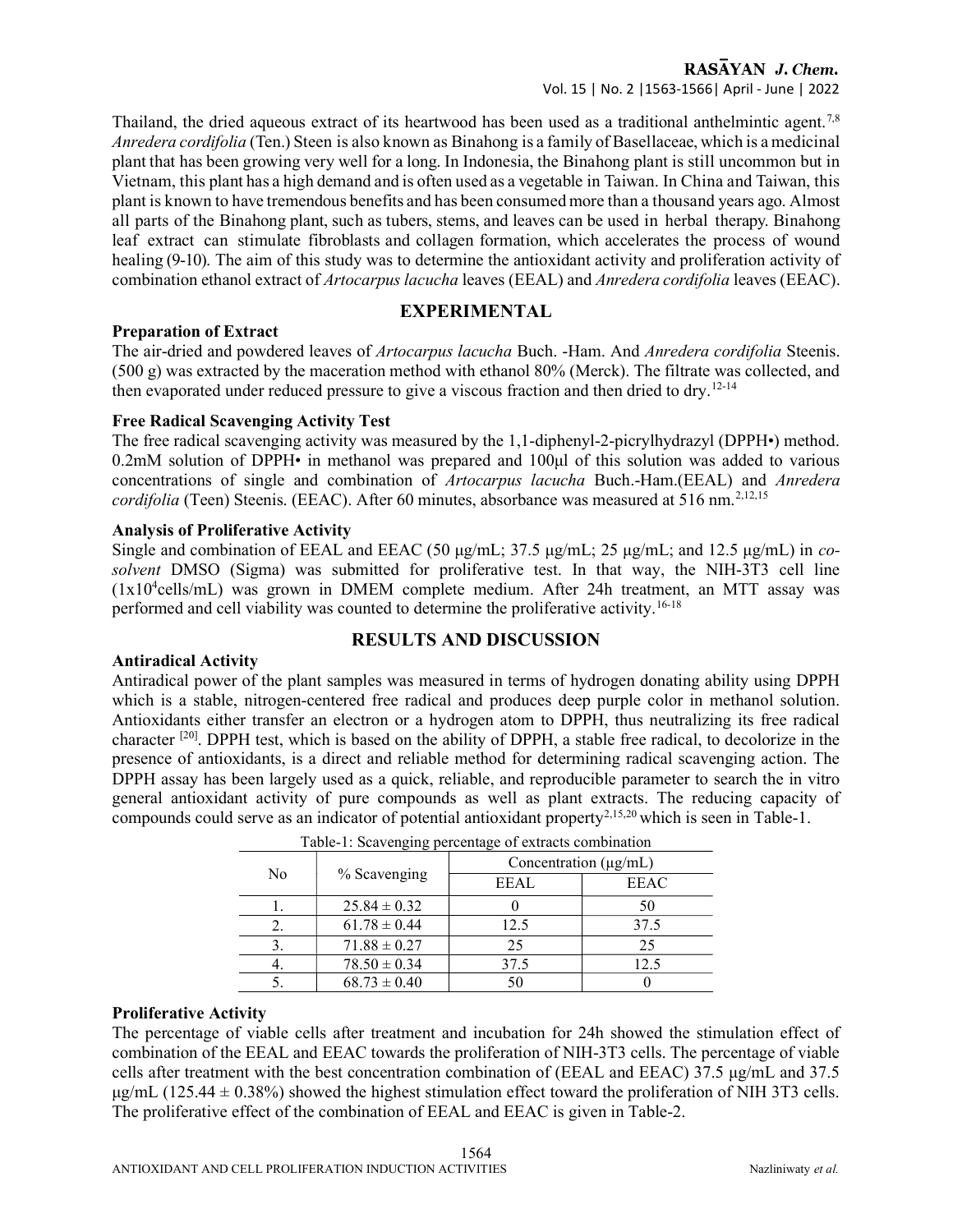RASAYAN J. Chem.

Vol. 15 | No. 2 |1563-1566| April - June | 2022

| EEAL $(\mu g/mL)$ | EEAC $(\mu g/mL)$   |                     |                     |                     |  |
|-------------------|---------------------|---------------------|---------------------|---------------------|--|
|                   | 50                  | 37.5                | 25                  | 12.5                |  |
| 50                | $103.61 \pm 0.47\%$ | $119.61 \pm 0.37\%$ | $117.20 \pm 0.58\%$ | $108.23 \pm 0.82\%$ |  |
| 37.5              | $112.32 \pm 0.87\%$ | $125.44 \pm 0.38\%$ | $119.88 \pm 0.48\%$ | $104.35 \pm 0.37\%$ |  |
| 25                | $103.21 \pm 0.44\%$ | $120.08 \pm 0.64\%$ | $118.14 \pm 1.05\%$ | $112.38 \pm 0.48\%$ |  |
| 12.5              | $116.13 \pm 0.70\%$ | $121.42 \pm 0.55\%$ | $116.53 \pm 0.42\%$ | $106.83 \pm 0.55\%$ |  |

Table-2: The proliferative effect of extracts combination

Proliferation is one of the crucial processes in the wound healing process especially during re-epithelization, as the fast proliferated fibroblast will provide a sufficient supply of cells to migrate rapidly and cover the wound site. Flavonoids are the compounds that can increase the proliferative process of fibroblast cells during the wound healing process such as apigenin, vitexin, isovitexin, orientin, and others <sup>21-24</sup>.

## **CONCLUSION**

The results reveal that combination hydroalcoholic extract of Artocarpus lacucha Buch.-Ham. Leaves and Anredera cordifolia (Ten.) Steenis leaves have antioxidant and proliferative activity.

## ACKNOWLEDGMENT

We gratefully thank the Ministry of Research and Technology/ National Agency for research and Innovation through the "Hibah Penelitian Dasar Unggulan Perguruan Tinggi" research grant 2020 for financial support in the study.

## REFERENCES

- 1. S. Jamuna, S. Pulsamy, K. Karthika, Journal of Applied Pharmaceutical Science, 2, 149(2012), https://doi.org/10.7324/JAPS.2012.2722
- 2. D.M. Nagmoti, D.K. Khatri, P.R. Juvekar, A.R. Juvekar, Free Radicals and Antioxidants, 2, 37(2012), https://doi.org/10.5530/ax.2012.2.2.7
- 3. Rosidah, M. Yam, A. Sadikun, M. Asmawi, Pharmaceutical Biology, 46, 616(2008), https://doi.org/10.1080/13880200802179642
- 4. A. Stamm, K. Reimers, S. Strauß, P. Vogt, T. Scheper, I. Pepelanova, BioNano Material, 17(1-2), 79(2016), https://doi.org/10.1515/bnm-2016-0002
- 5. H.G. Rodrigues, M.A.R. Vinolo, F.T. Sato, J. Magdalon, C.M.C. Kuhl, Plos One, 11(10), 1(2016), https://doi.org/10.1371/journal.pone.0165115
- 6. A. Ridiandries, C. Bursill, J. Tan, International Journal of Molecular Sciences, 18,155(2017), https://doi.org/10.3390/ijms18010155
- 7. U.B. Jagtap and V.A. Bapat, Journal of Ethnopharmacology, 129(2), 142(2010), https://doi.org/10.1016/j.jep.2010.03.031
- 8. P. Gautam and R. Patel, European Journal of Complementary and Alternative Medicine, 1(1), 10(2007)
- 9. S.M. Astuti, A.M.M. Sakinah, B.M.R. Andayani, A. Risch, Journal of Agricultural Science, 3(4), 224(2011), https://doi.org/10.5539/jas.v3n4p224
- 10. G. Kaur, N.V. Utami, H.A. Usman, Althea Medical Journal, 1(1), 6(2014), https://doi.org/10.15850/amj.v1n1.289
- 11. S.H. Yuliani, A. Fudholi, S. Pramono, Marchaban, International Journal of Pharmaceutical Sciences and Research, 3(11), 4254(2012), https://doi.org/10.13040/IJPSR.0975-8232
- 12. A. Dalimunthe, P.A.Z. Hasibuan, J. Silalahi, S.F. Sinaga, D. Satria, Oriental Journal of Chemistry, 34(2), 1149(2018), https://doi.org/10.13005/ojc/340270
- 13. U. Harahap, P.A.Z. Hasibuan, P. Sitorus, N. Arfian, D. Satria, Asian Pacific Journal of Cancer Prevention, 19(2), 565(2018), https://doi.org/10.22034/APJCP.2018.19.2.565
- 14. P.A.Z. Hasibuan, U. Harahap, P. Sitorus, D. Satria, Heliyon, 6, e04449(2020), https://doi.org/10.1016/j.heliyon.2020.e04449
- 15. D. Satria, J. Silalahi, G. Haro, S. Ilyas, P.A.Z. Hasibuan, Asian Pacific Journal of Cancer Prevention., 18(2), 399(2017), https://doi.org/10.22034/APJCP.2017.18.2.399
- 16. S. Handayani, A.S. Ratna, I.J. Riris, E. Meiyanto, Advanced Pharmaceutical Bulletin, 7(3), 375(2017), https://doi.org/10.15171/apb.2017.045